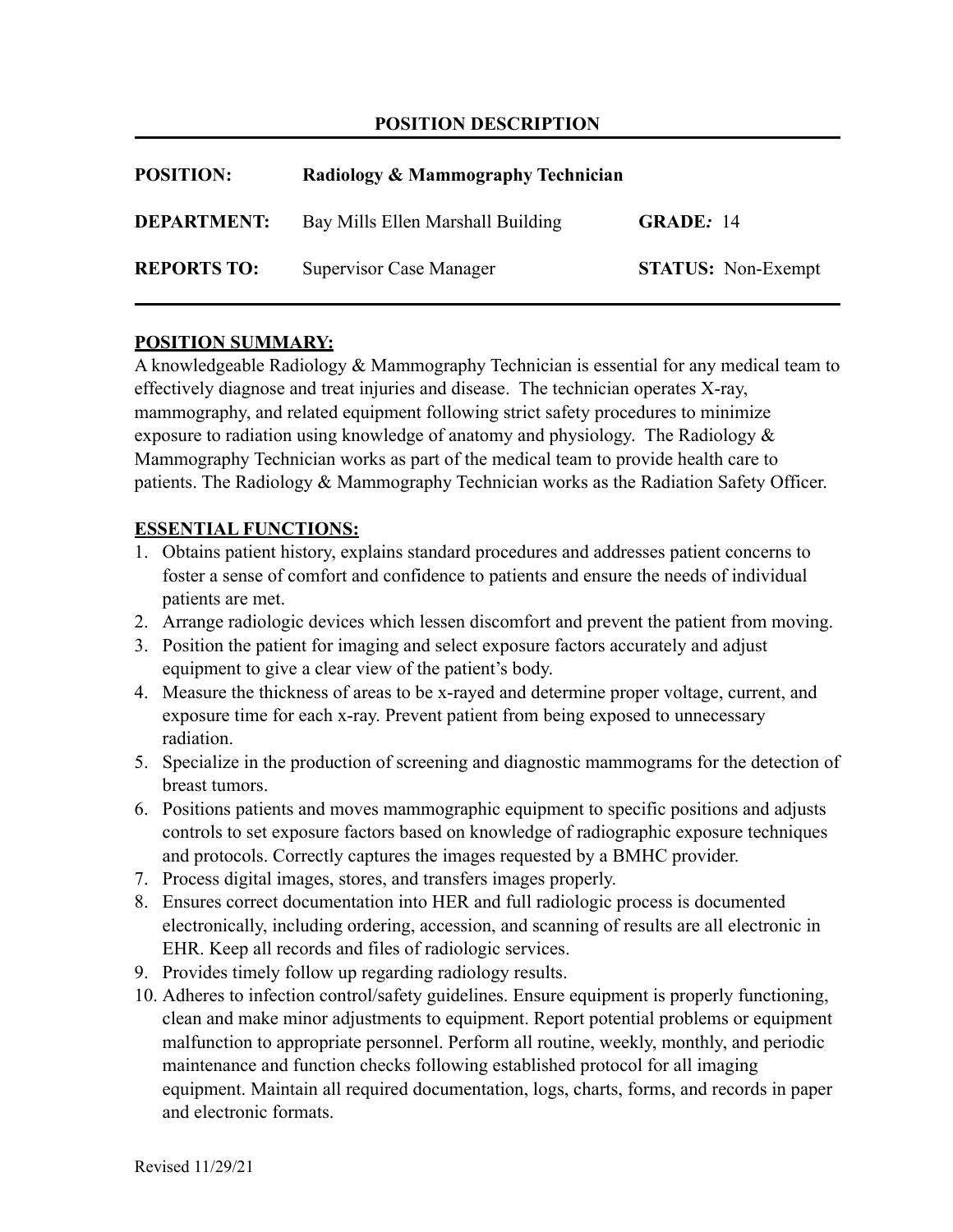- 11. Assist in maintaining a clean and orderly department to include procedure rooms, storage areas, dressing rooms, and any other areas in department.
- 12. Observe patient during procedure and report abnormal activity.
- 13. Monitor protocols and recommend updates or refinements as warranted.
- 14. Follow radiation safety procedures and guidelines
- 15. Ensure prompt submission of high-quality images and documents sent to PACS (image quality, correct lead markers and patient data/history)
- 16. Function as the Radiation safety officer. Make sure all duties related to this are completed in a timely manner and kept up to date for accreditations.
- 17. Assist administration in accreditation procedures, including initial, annual, and site visits.
- 18. Completes quality assurance processes and practices radiation safety in order to reduce exposure to patients, staff, and self.
- 19. Maintains an adequate supply of all consumables to perform quality testing.
- 20. Demonstrates the ability to meet the need of the patients (both internal and external) in a caring, competent manner. Demonstrates positive communication through friendly, pleasant and professional verbal skills.
- 21. Accurately prioritize information and refers to appropriate personnel.
- 22. Maintains confidentiality with respect to any and all information learned through performing this role.
- 23. Participates in daily huddle with clinical support team to review daily schedule.
- 24. Oversee images taken by other BMHC radiology staff within scope of licensure, certification, and/or job duties.
- 25. Must complete initial training of the digital system and pass annual competency assessments.
- 26. Other duties may be assigned within the scope and complexity of this position's essential functions.
- 27. Must attend all mandatory trainings designated through the Human Resources Department and/or Department Director.

# **PHYSICAL REQUIREMENTS**:

While performing the duties of this job, the employee is regularly required to sit, stand, and bend extended periods of time. May be required to lift or turn disabled patients. Work is performed in a medical clinic setting with adequate room temperature, lighting and ventilation. Involves regular and recurring exposure to potential hazards of radiation and infectious diseases. May involve travel. Personal protective garments will be provided and are required to be worn during delivery of patient care.

# **POSITION REQUIREMENTS:**

- 1. Associates degree or technical degree required. Training consisting of classroom instruction, including practice with radiologic equipment.
- 2. Experience as X-ray/ mammography technician is required.
- 3. Certified in general radiologic technology by the American Registry of Radiologic Technologists (ARRT) required.